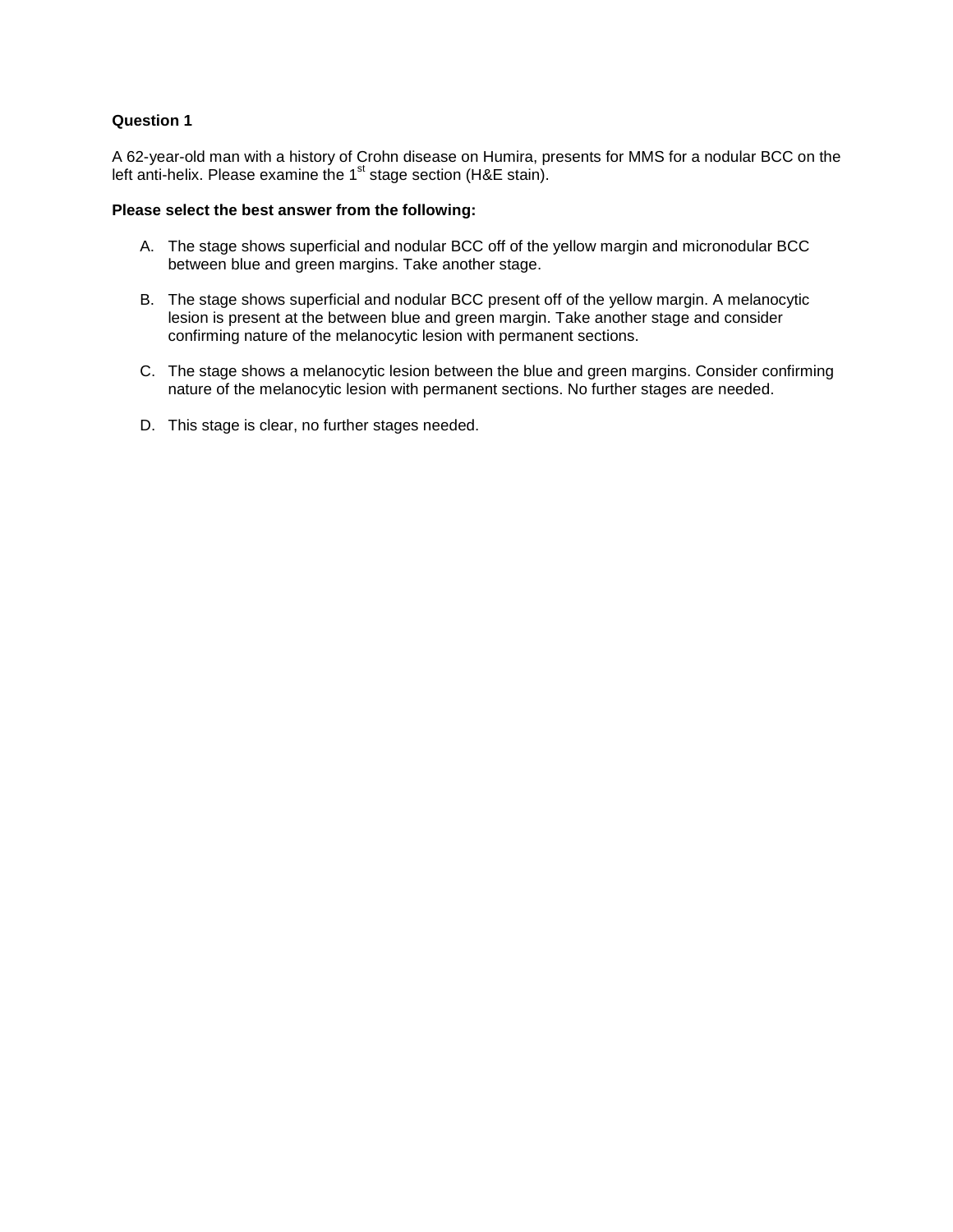## **Question 1**

# **Correct Answer:**

B. The stage shows superficial and nodular BCC present off of the yellow margin. A melanocytic lesion is present at the between blue and green margin. Take another stage and consider confirming nature of the melanocytic lesion with permanent sections.

## **Main Histologic Features:**

- Rounded collections of basaloid keratinocytes with a peripheral palisade in the superficial dermis and budding off of the epidermis off of the yellow margin
- Myxoid stroma surrounding the collections of basaloid keratinocytes within the dermis off the yellow margin
- Multiple nests of melanocytes with round shape, vesicular nuclei and pale cytoplasm, without atypia or mitotic figures within the dermis between blue and green margins
- Melanocytes demonstrate maturation with progressive depth within the dermis

#### **Differential Diagnosis:**

- Micronodular BCC
- Intradermal melanocytic nevus
- Atypical melanocytic nevus or proliferation

## **Clinical Concerns:**

- Melanocytic nevus cells are basophilic and may have a basaloid appearance similar to a BCC
- Unlike BCCs, melanocytic nests are typically rounded rather than angulated and lack peripheral palisading
- Melanocytic nests also lack myxoid stroma or clefting which is seen in BCC lesions (also demonstrated in this case)
- Failure to differentiate BCC from melanocytic nevus may lead to excessive stages for a benign entity
- Failure to identify atypia, mitoses or lack of normal maturation on Mohs frozen sections may lead to underdiagnosis and undertreatment of an atypical or malignant melanocytic lesion

- 1. McKee Pathology of the Skin 4<sup>th</sup> Ed, J. Eduardo Calonje, Thomas Brenn, Alexander Lazar, and Phillip McKee, Elsevier 2011
- 2. Atlas of Practical Mohs Histopathology, Aasi S.Z., Leffell D.J., Lazova R.Z., Springer 2013
- 3. Franca K et al. Histopathologic pitfalls of Mohs micrographic surgery and a review of tumor histology. Wien Med Wochenschr. 2018 Jun;168(9-10):218-227
- 4. Shaver CM et al. Melanoma Within Basal Cell Carcinoma Nests Discovered During Mohs Micrographic Surgery. Dermatol Surg. 2019 Jan 11 Epub ahead of print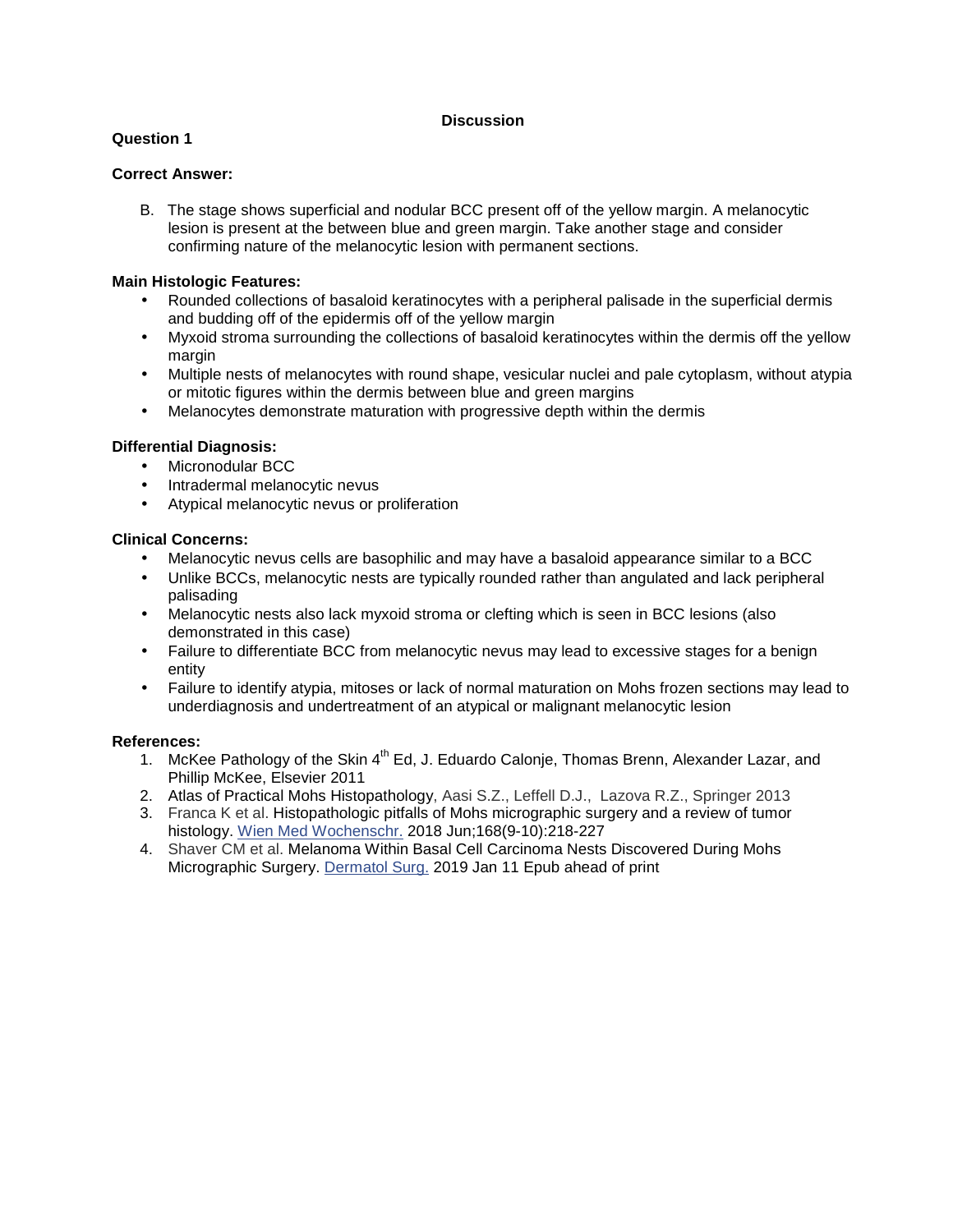A 70-year-old man received Mohs surgery for a post-auricular invasive cutaneous squamous cell carcinoma (cSCC) with features consistent with origin from an infundibular cyst, originally treated with a narrow margin excision with positive margins. Please review the  $1<sup>st</sup>$  stage section (H&E stain).

#### **Please select the best answer from the following:**

- A. Salivary gland with focal of reactive atypia present on the deep margin; no additional stage needed.
- B. Foci of metastatic SCC within salivary gland; refer to head and neck surgery for parotid resection.
- C. Basaloid squamous cell carcinoma is present on the deep margin; an additional stage needed.
- D. cSCC present within subcutaneous fat; an additional stage needed.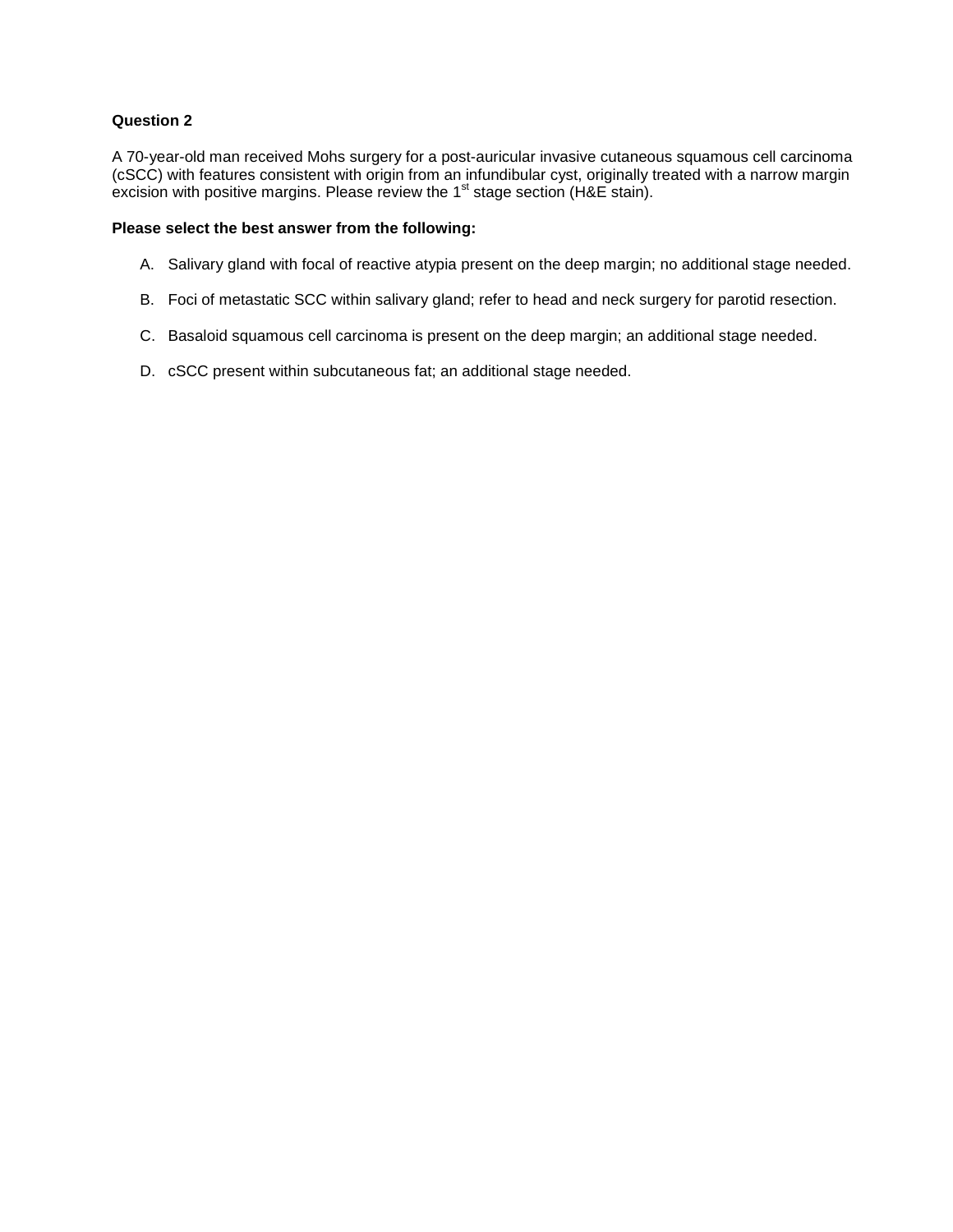# **Question 2**

#### **Correct Answer:**

A. Salivary gland with focal of reactive atypia present on the deep margin; no additional stage needed.

## **Main Histologic Features:**

- Well demarcated basophilic nodule with lobular architecture within deep subcutis
- Organized glandular and ductal structures within
- Ducts often contain pink secretions within the lumen
- Focal reactive squamous metaplasia of ducts and acini without atypia, likely due to preceding excision
- Normal surrounding stroma
- No significant pleomorphism, apoptosis, or mitotic figures

#### **Differential Diagnosis:**

- cSCC with deep local extension into parotid gland
- Metastatic cSCC
- Basaloid squamous cell carcinoma
- Subcutaneous lymph node

#### **Clinical Concerns:**

- Tail of the parotid gland extends fairly superficially in the post-auricular area and may be seen on Mohs resections
- Focal reactive atypia may be seen in the parotid or salivary gland on Mohs sections, usually is attributed to inflammation due to prior biopsy or excision (in this case)
- cSCC with origin in an epidermoid (infundibular) cyst presents as a nodular lesion that can mimic a deeper process or a metastatic lesion clinically; however, exhibits marked cellular atypia, often with mitotic figures
- Failure to differentiate salivary gland with areas of reactive atypia from deep extension of cSCC or from metastatic SCC may result in excessive stages leading to clinical complications or referral for an unnecessary large resection with OHNS

- 1. Lopez-Rios F et al. Squamous cell carcinoma arising in a cutaneous epidermal cyst: case report and literature review. Am J Dermatopathol. 1999 Apr;21(2):174-7.
- 2. Badlani J et al. Metastases to the parotid gland A review of the clinicopathological evolution, molecular mechanisms and management. Surg Oncol. 2018 Mar;27(1):44-53
- 3. McKee Pathology of the Skin 4<sup>th</sup> Ed, J. Eduardo Calonje, Thomas Brenn, Alexander Lazar, and Phillip McKee, Elsevier 2011
- 4. Yu GY et al. A clinicopathologic study on basaloid squamous cell carcinoma in the oral and maxillofacial region. Int J Oral Maxillofac Surg. 2008 Nov;37(11):1003-8
- 5. Atlas of Practical Mohs Histopathology, Aasi S.Z., Leffell D.J., Lazova R.Z., Springer 2013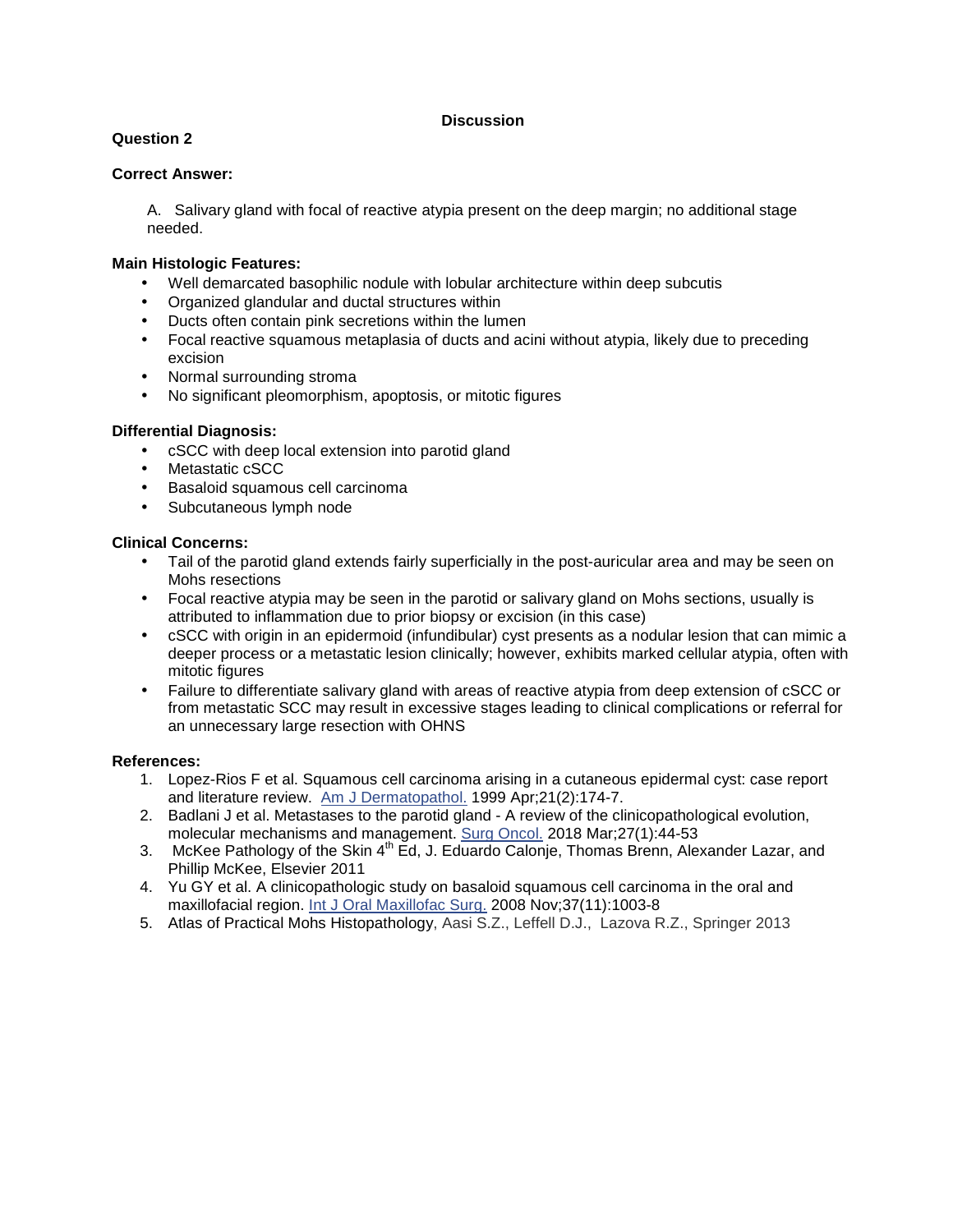This Mohs section is from the first stage excision of a tumor on the left cheek of a 67-year-old African American woman.

- A. There is benign eccrine squamous syringometaplasia.
- B. There is residual cystic basal cell carcinoma.
- C. There is residual mucinous carcinoma.
- D. There is residual aggressive papillary adenocarcinoma.
- E. There is residual chondroid syringoma.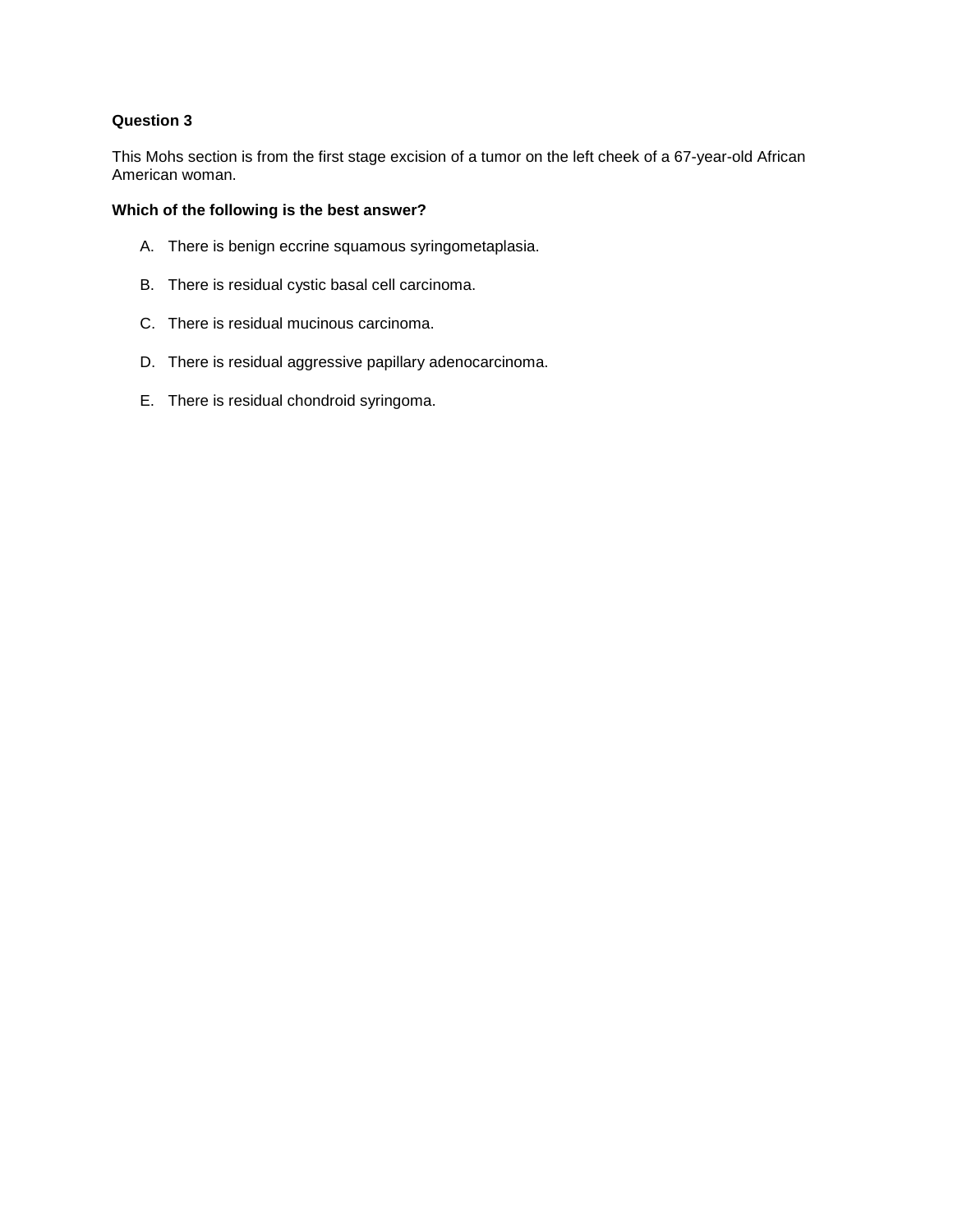## **Question 3**

## **Correct Answer:**

C. There is residual mucinous carcinoma.

# **Main Histologic Features**

- Mucinous carcinoma is a dermal tumor composed of large pools of basophilic mucin divided by thin fibrous septa, creating a honeycomb pattern with "lakes of mucin" floating islands of neoplastic epithelial cells
- At the periphery a denser epithelial component may be seen. The neoplastic cells are described as cuboidal, round, or oval, with abundant cytoplasm, small regular nuclei, and rare mitotic figures. The epithelial mucin is positive for periodic acid–Schiff (PAS) stain, hyaluronidase and sialidase labile
- Mucinous carcinoma stains positive for low-molecular-weight cytokeratins, carcinogenic embryonic antigen, epithelial membrane antigen, gross cystic disease fluid protein, and salivary amylase. Variably stains with estrogen or progesterone receptors.
- Cytokeratin 20 is negative, allowing differentiation from metastatic mucinous gastrointestinal carcinoma.

# **Differential diagnosis**

- Eccrine squamous syringometaplasia
- Cystic basal cell carcinoma
- Aggressive papillary adenocarcinoma
- Chondroid syringoma
- Malignant cylindroma, malignant spiradenoma
- Hidradenocarcinoma

## **Clinical Concerns**

- Adnexal sweat gland neoplasm, likely apocrine in nature
- May have higher incidence in African Americans
- Presents as a small, solitary, asymptomatic, erythematous papule, cyst, ulcer, or nodule, frequently on the eyelid (44%), face (21%) or scalp (15%)
- Must be differentiated from extracutaneous metastatic mucinous adenocarcinoma imaging, colonoscopy, up-to-date breast cancer screening
- Local recurrence rate after conventional surgery is 29%–34%; may be around 7% with Mohs surgery
- Metastatic potential is 3%-11% of cases

- 1. JAMA Dermatol. 2014;150(4):380-384.
- 2. Dermatol Surg. 2015;41:201–208.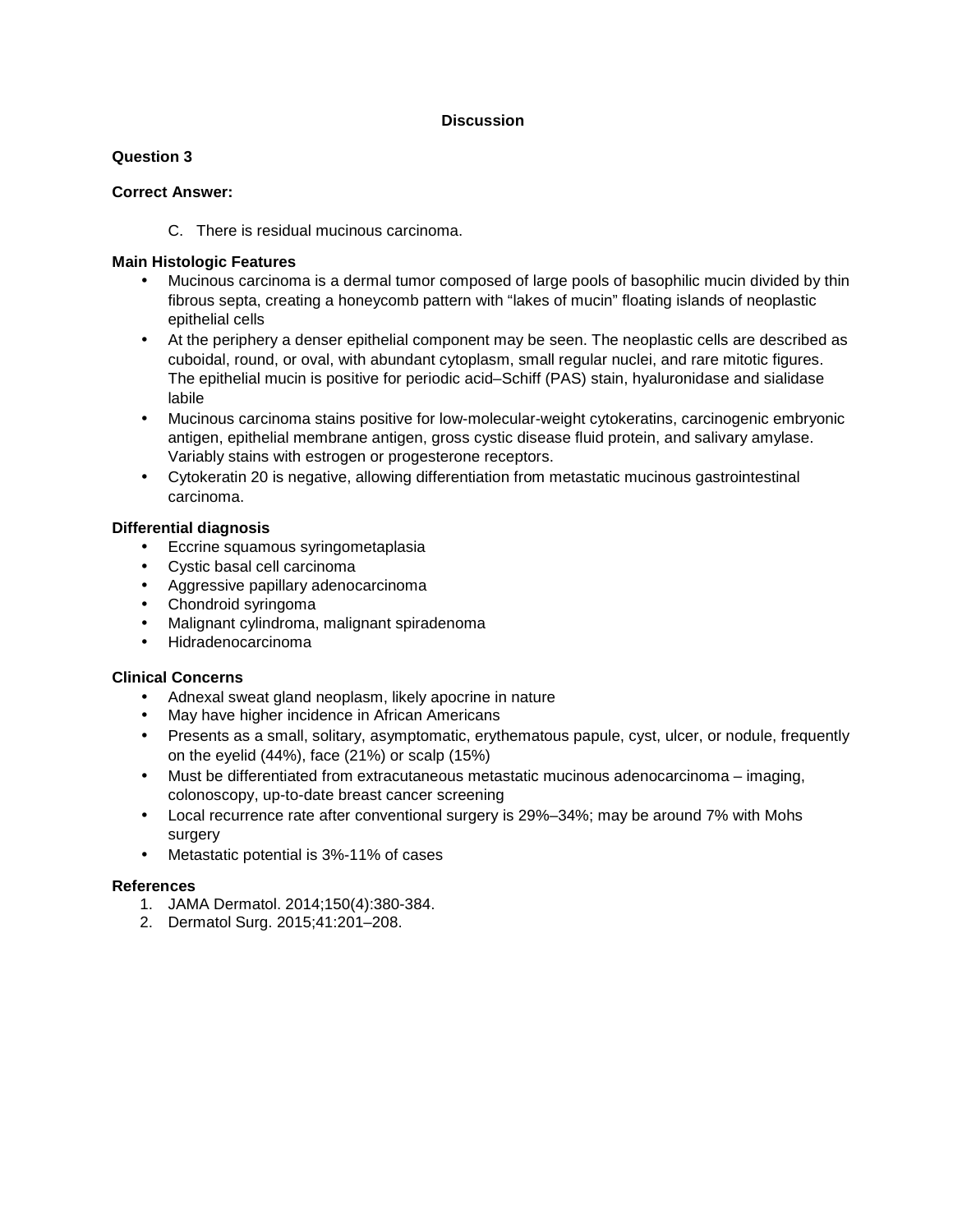These Mohs sections are from the fourth stage excision of a squamous cell carcinoma on the scalp of a 68 year-old immunosuppressed male.

- A. No residual malignancy, normal skin.
- B. There is residual moderately differentiated squamous cell carcinoma.
- C. There is residual moderately differentiated SCC, perineural invasion and lymphovascular invasion.
- D. There is residual moderately differentiated SCC, perineural invasion but no lymphovascular invasion.
- E. There is residual moderately differentiated SCC, lymphovascular invasion but no perineural invasion.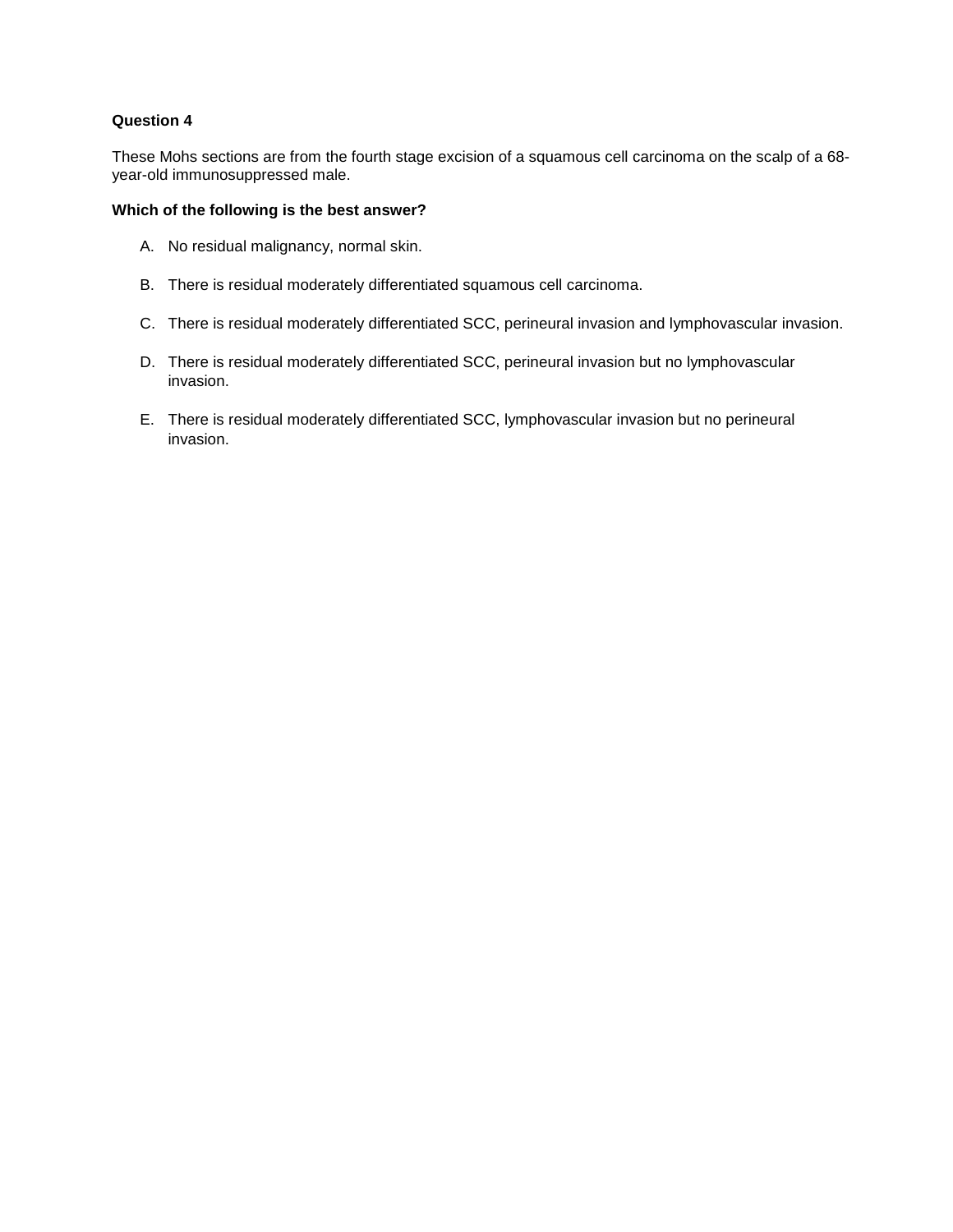## **Question 4**

#### **Correct Answer:**

C. There is residual moderately differentiated SCC, perineural invasion and lymphovascular invasion.

## **Main Histologic Features**

- Perineural invasion (PNI): Invasion of the nerve fiber or the presence of neoplastic cells within the perineural space, located between the perineurium and the nerve fiber
- Perineural lymphocytes are an important clue to the likely presence of perineural invasion in deeper sections
- Lymphovascular invasion (LVI): Presence of neoplastic cells within the lymphatic or vascular space, oftentimes with associated compression of the endothelial lining cells

#### **Differential diagnosis**

- Peritumoral fibrosis (PNI mimicker)
- Epithelial sheath neuroma (PNI mimicker)
- Perineural invasion (LVI mimicker)

## **Clinical Concerns**

- Compared to large-caliber or named nerve involvement, SCC involving unnamed small nerves (< 0.1 mm in caliber) may have a low risk of poor outcomes in the absence of other risk factors
- Large-caliber nerve invasion is associated with an elevated risk of nodal metastasis (HR 5.6) and death (HR 4.5) compared to small nerve invasion
- Large caliber (versus small) perineural invasion is associated with vascular ( $p=0.01$ ) and lymphatic (0.02) invasion
- Lymphovascular invasion associated with increased risk of death from SCC HR 15.3 (95% CI 3.7- 62.8)

- 1. JAMA Dermatol. 2013;149(1):35-41.
- 2. J Cutan Pathol. 2009; 36: 937–942.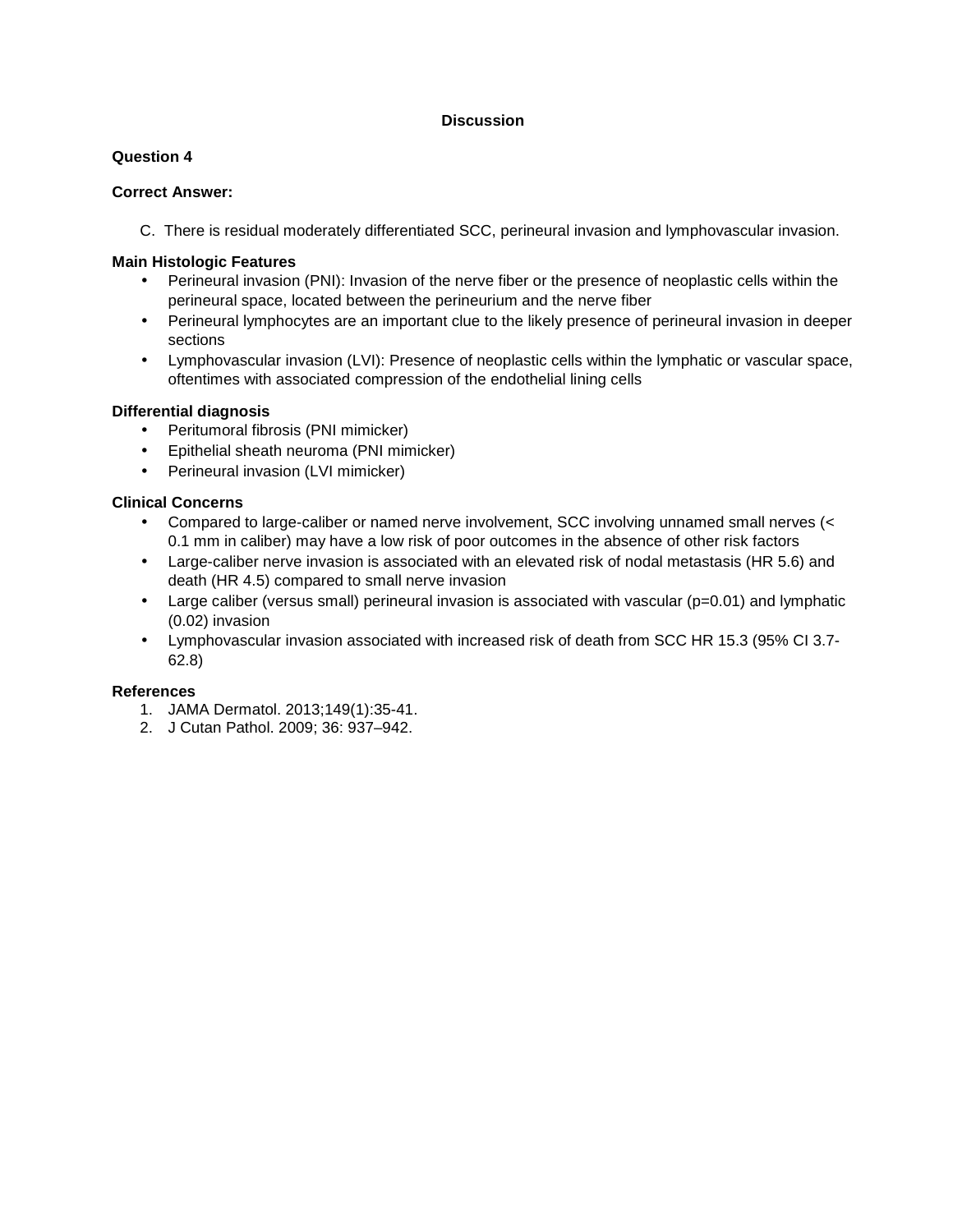An 81-year-old Caucasian male underwent Mohs micrographic surgery for a biopsy-proven nodular basal cell carcinoma on the left nasal ala. Infiltrative basal cell carcinoma was noted on stages 1 and 2. This slide is from the  $3<sup>rd</sup>$  stage of Mohs surgery.

# **Please evaluate the slide and determine the next step:**

- A. Stop. The margin does not contain carcinoma.
- B. Take another stage to clear the perineural basal cell carcinoma.
- C. Take another stage to clear the peritumoral fibrosis.
- D. Stop. The margin does not contain carcinoma. Re-excision perineural invasion is noted.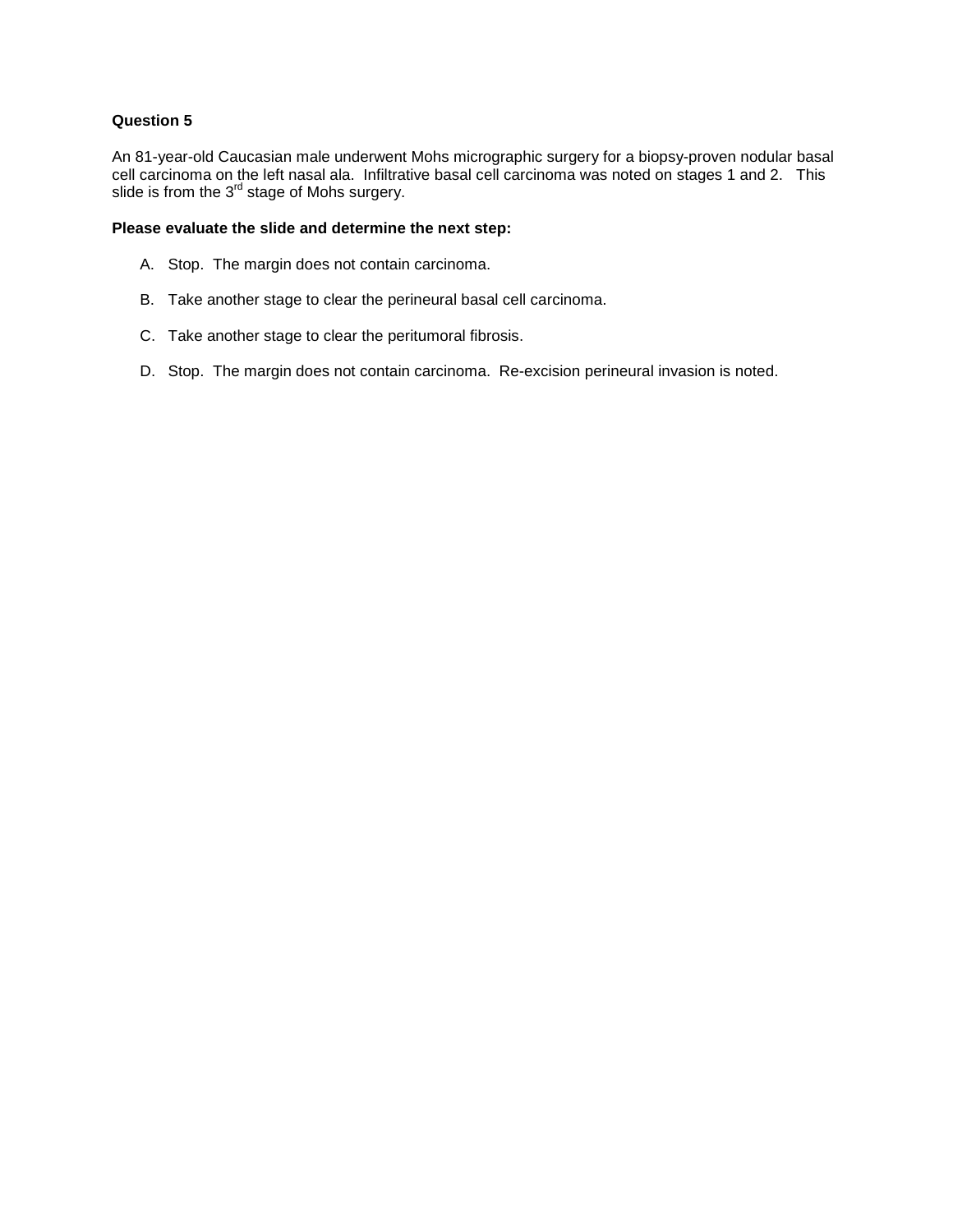# **Question 5**

## **Correct Answer:**

B. Take another stage to clear the perineural basal cell carcinoma.

# **Main Histologic Features of Perineural Basal Cell Carcinoma:**

- Basaloid tumor cells immediately peripheral to the perineurium, or involving the epineurium and/or endoneurium, of cutaneous nerve tissue.<sup>1</sup>
- Once tumor has penetrated the nerve sheath, it spreads proximally toward nerve trunk.<sup>1</sup>
- Skip areas may represent artifact secondary to twisting or turning of specimen during processing which makes it impossible to visualize contiguous tumor spread in serial sections.<sup>1</sup>
- Perineural inflammation, peritumoral fibrosis, and skip areas may serve as indicators that there is proximal perineural tumor.<sup>1</sup>

# **Histologic Differential Diagnosis:**

- Transected hair follicle: The tangential sections of hair bulbs and the hair papilla can resemble the cuffing of keratinocytic tumor around a nerve.<sup>2</sup>
- Peritumoral fibrosis: concentric layers of fibrous tissue surrounding and/or surrounded by tumor formations; Fibrosis will show spindled fibroblasts with tapered ends surrounding bundles of collagen rather than the wavy nuclei and plump cells characteristic of nerve fibers
- Perineural inflammation: Dense lymphocytic perineural inflammation. Lymphocytes are uniform in cell size and contain basophilic nuclei without atypia and scant cytoplasm; if inflammation involves non-neural structures too, it may be non-specific inflammation as opposed to indicator of tumor involvement<sup>3</sup>
- Re-excision perineural invasion or reactive neuroepithelial aggregates (RNEA): benign proliferation of perineural epithelial cells in previously biopsied areas due to aberrant reactive eccrine duct regeneration in the perineural space $4.5$
- RE-PNI limited to scarred area
- Benign appearing cells
- Absence of residual epithelial tumor in vicinity of RE-PNI
- Epithelial cells look distinct from original tumor
- Similarly dystrophic eccrine ducts adjacent to RE-PNI
	- o Studies show that most PNI in BCC is TRUE PNI and not RE-PNI
- Epithelial sheath neuroma usually on the back distinguish from PNI with the increased number and size of nerve fibers and lack of cytologic atypia of ensheathing squamous epithelium<sup>6</sup>
- Reparative perineural proliferation
	- o Regenerating nerves in a healing surgical wound may reveal prominent proliferation of the perineurium  $\rightarrow$  Concentric rings of bland spindle cells (EMA (+) like normal perineuriun; CK (-) and S100  $(-1)^3$

## **Clinical Concerns:**

- PNI in BCC seen more commonly in infiltrative or micronodular BCC<sup>7</sup> but multiple histologies can be present within a single tumor so be vigilant even with nodular or superficial BCCs<sup>8</sup>
- PNI more likely to be present in large tumors, mid face location, high histologic grade or history of recurrence
- Peritumoral fibrosis is more sensitive marker for PNI than perineural inflammation $^6$
- PNI confers increased risk of recurrence
- Concern for skip areas
- Consider radiation if large nerves involved  $>0.1$ mm or diffuse small nerve involvement<sup>9</sup>
	- o Use PEAK Lupe 7x to measure nerve diameter intra-operatively; consider sending central debulk and marginal tissue for permanent section analysis to examine nerve diameter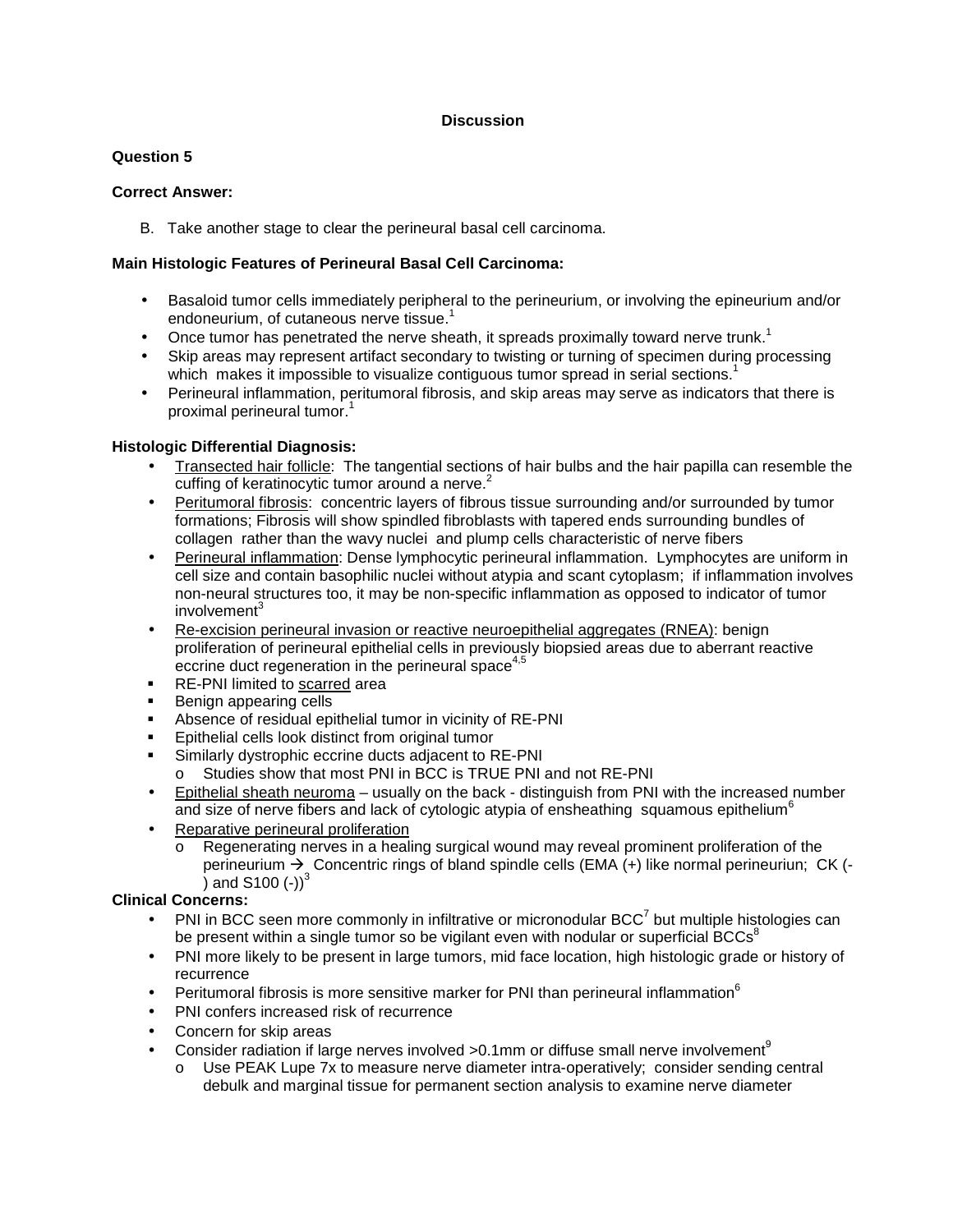- 1. Ratner D et al. Perineural spread of basal cell carcinomas treated with Mohs micrographic surgery. Cancer, 2000. 88(7): p. 1605-13.
- 2. Shimizu, I. and V.D. Thomas, Evaluation of nerves in Mohs micrographic surgery: histologic mimickers of perineural invasion and nervous tissue on frozen section. Derm Surg, 2014. 40: 497- 504.
- 3. Dunn M, Morgan M, et all. Histologic mimics of perineural invasion. Journal of Cutaneous Pathology, 2009; 36: 937-942.
- 4. Bechert, C.J. and J.B. Stern, Basal cell carcinoma with perineural invasion: reexcision perineural invasion? J Cutan Pathol, 2010. 37(3): p. 376-9.
- 5. Beer TW and Drury P. Perineural invasion in basal cell carcinomas is generally not re-exicison perineural invasion. JCP 2012; 39: 1047-48.
- 6. Hassanein, A.M., et al., Peritumoral fibrosis in basal cell and squamous cell carcinoma mimicking perineural invasion: potential pitfall in Mohs micrographic surgery. Dermatol Surg, 2005. 31(9): p. 1101-6.
- 7. Young L et al. Perineural invasion present exclusively in central tissue blocks of Mohs surgical excisions of basal cell carcinoma. Austral J Dermatol. 2018; 59: e62-e65.
- 8. Singh B et al. Detections of high-risk histologic features and tumor upstaging of non-melanoma skin cancers on debulk analysis. Dermatol Surg 2017; 43: 1003-11.
- 9. National Comprehensive Cancer Network. Basal cell carcinoma (Version 1.2016).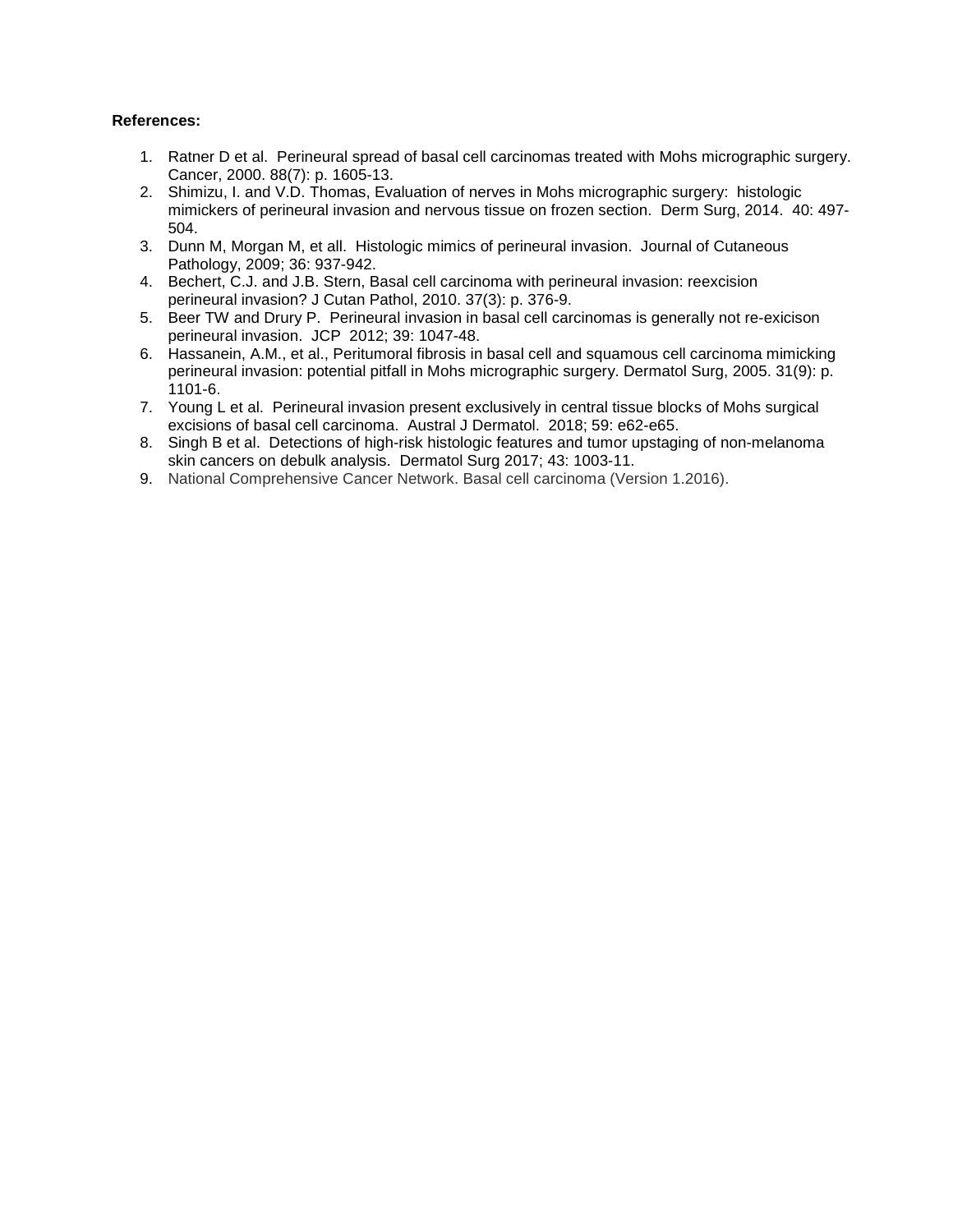A 71-year-old Caucasian male presents for treatment of a recurrent melanoma in situ on the left infraauricular cheek. The site was previously treated with excision. Both H+E and MART-1 immunostains are performed during Mohs surgery. This slide is from the second stage of Mohs surgery.

#### **What is your next step?**

- A. The peripheral margin contains melanoma in situ. Take an additional layer.
- B. The peripheral margin is positive for melanoma in situ and the deep margin is positive for invasive melanoma. Take an additional layer including periphery and depth.
- C. The peripheral margin contains melanoma in situ and the deep margin contains a nevus. Take an additional layer of the periphery only.
- D. The peripheral margin contains melanoma in situ and the deep margin contains a nevus. Take an additional layer of the periphery and depth.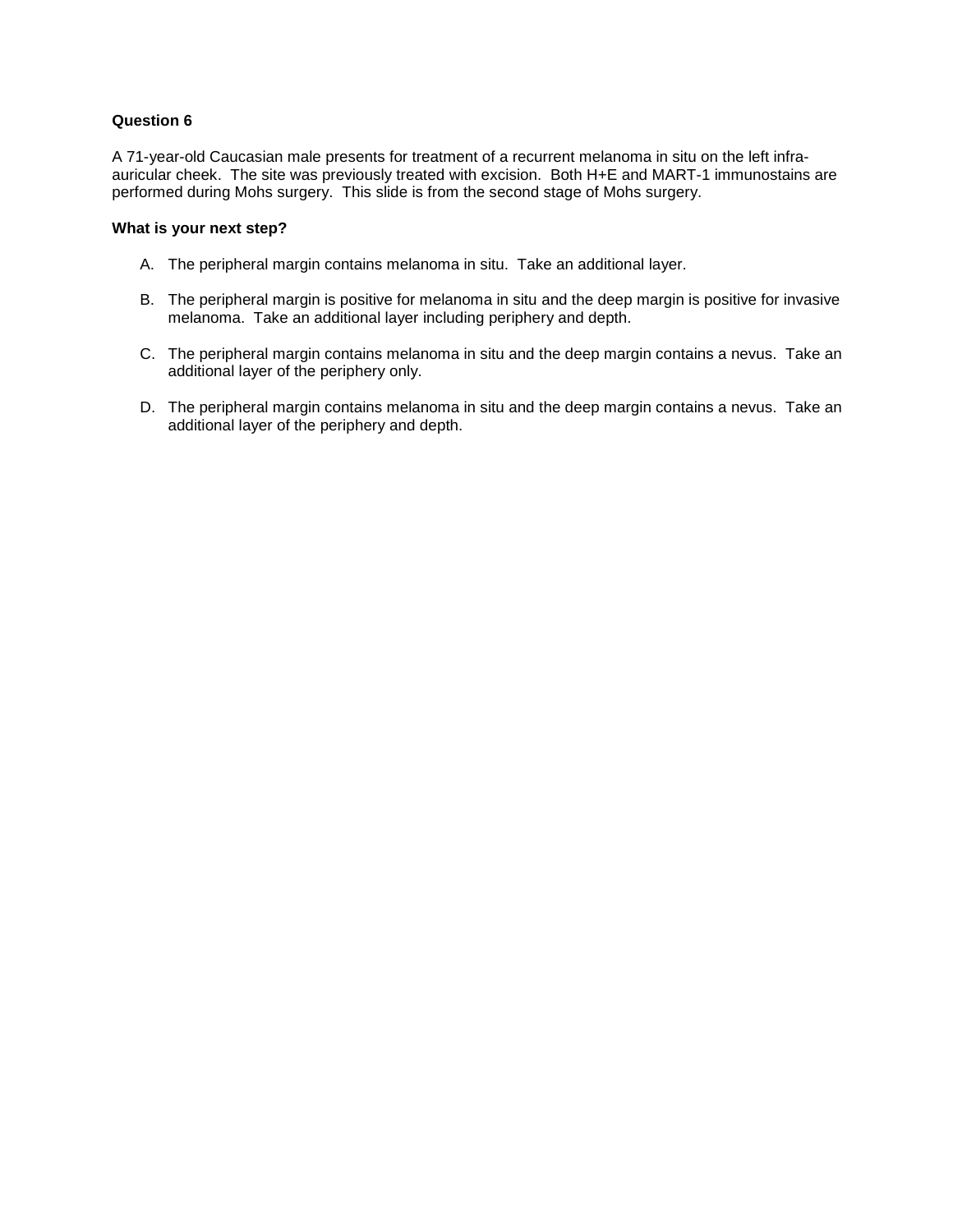## **Question 6**

#### **Correct Answer:**

D. The peripheral margin contains melanoma in situ and the deep margin contains a nevus. Take an additional layer of the periphery and depth.

## **Histologic Criteria of Melanoma with MART-1 immunostains<sup>1</sup> :**

- nests of at least 3 atypical melanocytes
- melanocytes above the dermoepidermal junction (pagetoid spread)
- confluence of more than 9 adjacent melanocytes
- "vertical stacking" of melanocytes
- melanocytic hyperplasia significantly different in one area as compared with the rest of the margin (can look for distinct border between normal and increased density)
- presence of nests of atypical cells in the dermis

## **Main Histologic Features of Intradermal nevi<sup>2</sup> :**

- Well-formed nests of melanocytes and single melanocytes in the superficial dermis with decrease in size deeper in the dermis; Atypia and mitoses are typically not seen.
- Congenital nevi can extend to SQ fat and can surround and envelope adnexal structures.

#### **Differential Diagnosis:**

- Atypical melanocytic hyperplasia in sun damaged skin: Confluence of melanocytes (up to 9), focal pagetosis, superficial follicular extension (<1mm), and mild or moderate cytologic atypia can be observed in non-lesional sun damaged skin. MIS displays areas of confluence > 9 melanocytes as well as nesting and pagetoid spread.<sup>3</sup>
- Compound nevus: Junctional and dermal nests of melanocytes. Pagetoid spread usually not seen in benign nevi. Rare mitoses. Junctional nevus and the edge of a melanoma in situ have similar diagnostic criteria and are difficult to differentiate during Mohs. In contrast, incidental dermal and compound nevi can often be differentiated from melanoma.<sup>4</sup>
- Invasive melanoma: Asymmetrical proliferation of nested/sheets of melanocytes with poorly demarcated border; junctional nests are smaller than the dermal nests. Melanoma in situ is commonly present in the epidermis.  $~5\%$  LM become invasive<sup>5</sup>
	- o Desmoplastic melanoma: proliferation of spindle cell melanocytes which can be mistaken for scar; overlying skin shows features of MIS/LM; dense stroma; S-100 (+); HMB-45 (-)
	- Elastic fibers present within a nevus and pushed to edges of a melanoma<sup>1</sup>
- Metastatic melanoma: Sheets of atypical melanocytes located in the dermis with rare junctional  $nests<sup>4,5</sup>$
- Recurrent Nevus: irregular junctional activity overlying a zone of dermal fibrosis and chronic inflammation; dermal melanocytes can be seen underneath the scarring; pagetoid melanocytes do not extend beyond the scar<sup>4</sup>

#### **Clinical Concerns**

- It is reasonabe to remove incidental nevi as recurrent nevus may be difficult to differentiate from melanoma recurrence.
- Desmoplastic melanoma stains poorly with MART-1. Often melanoma in situ is seen overlying a deeper focus of spindle cell desmoplastic melanoma which is mistaken for scar. Be cautious when examining dermis in MIS patients and consider desmoplastic melanoma if you see a spindle cell proliferation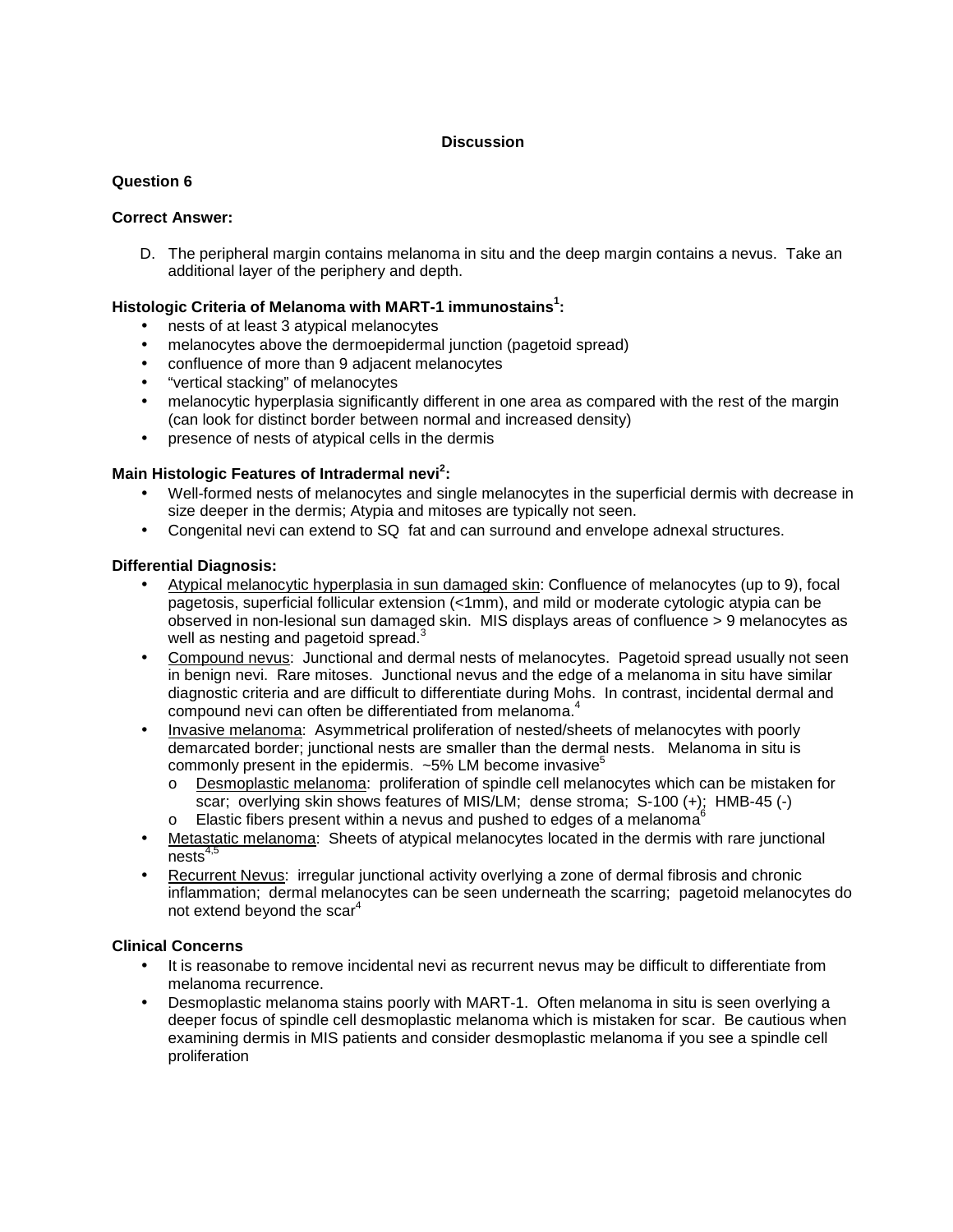- 1. Valentin-Nogueras SM, Brodland DG, Zitelli JA, Gonzalez-Sepulveda L, Nazario CM. Mohs Micrographic Surgery Using MART-1 Immunostain in the Treatment of Invasive Melanoma and Melanoma In Situ. Dermatol Surg. 2016;42(6):733-744.
- 2. Calonje E, Brenn T, Lazar A. (2012) McKee's Pathology of the Skin. (4th Edition). China: Elsevier.
- 3. Hendi A, Brodland DG, Zitelli JA. Melanocytes in long-standing sun-exposed skin: quantitative analysis using the MART-1 immunostain. Arch Dermatol. 2006;142(7):871-876.
- 4. Rapini R. Practical Dermatopathology. 1<sup>st</sup> ed: Elsevier; 2005.
- 5. Guido Massi, Leboit PE. Histological Diagnosis of Nevi and Melanoma. 2nd ed: Springer; 2014.
- 6. Kamino et al. The use of elastin immunostain improves the evaluation of melanomas associated with nevi. Journal of Cutaneous Pathology. August 2009, Vol. 36 Issue 8, p845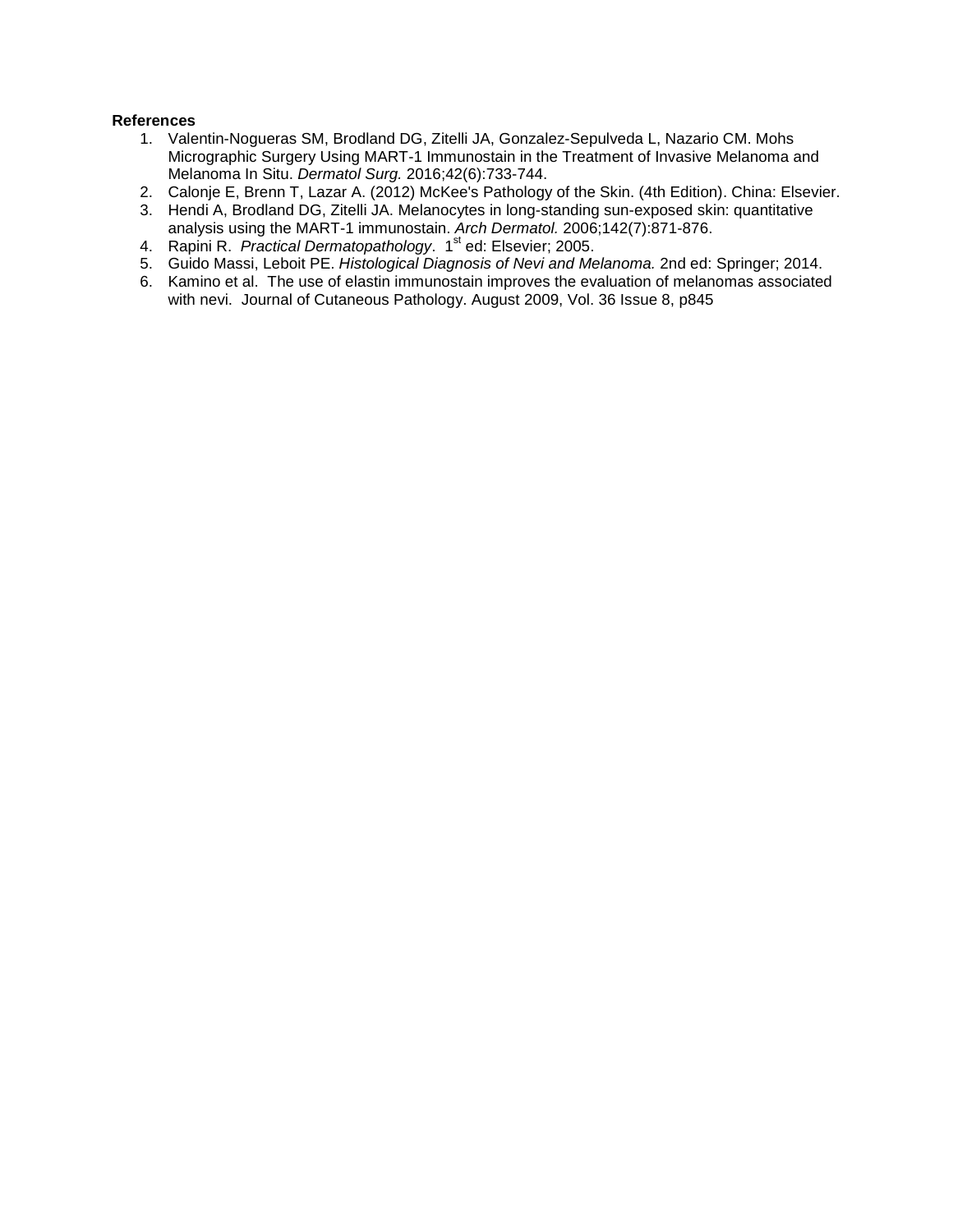These Mohs sections (Slides 1 and 2) are from the first stage excision of a tumor on the nasal ala of a 65 year-old man.

- A. There is residual tumor in each slide.
- B. There is residual tumor in slide 1 only and benign folliculocentric basaloid proliferation in slide 2.
- C. There is residual tumor in slide 2 only and benign folliculocentric basaloid proliferation in slide 1.
- D. There is no residual tumor, but benign folliculocentric basaloid proliferation is present in both slides.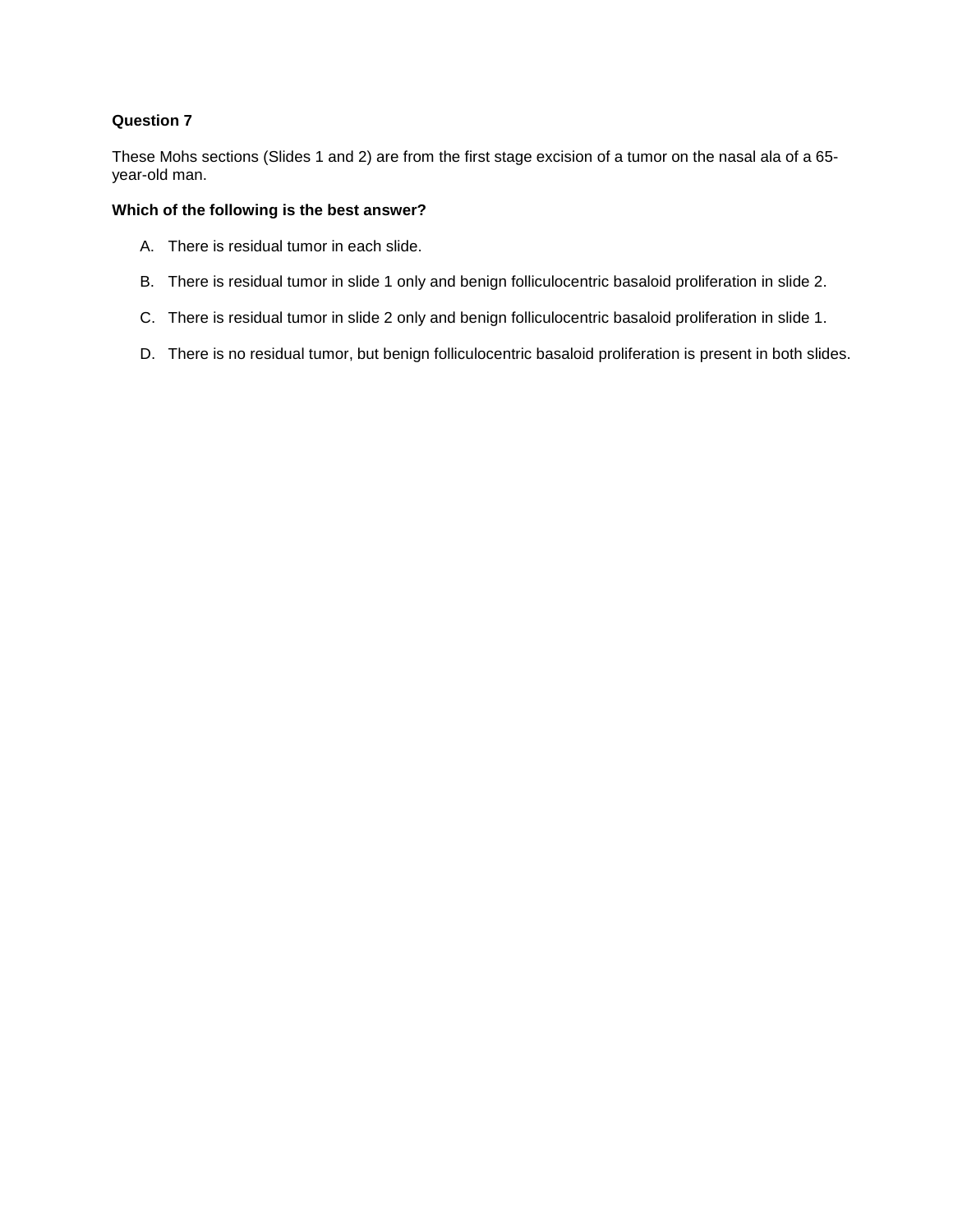# **Question 7**

## **Correct Answer:**

C. There is residual tumor in slide 2 only and benign folliculocentric basaloid proliferation in slide 1.

# **Main Histologic Features<sup>1</sup> :**

- Major criteria:
	- o Vertically oriented
	- o Folliculocentric
	- o Axial distribution
	- o Prominent hyaline basement membranes, ribbonlike
	- o Normal surrounding stroma
- Minor criteria:
	- o Radial pinwheel, girondole, or floretlike configuration
	- o Superficial, does not involve skeletal muscle or subcutaneous fat
	- o No direct epidermal attachments
	- o No keratin cysts
	-
	- o Uniform latticelike lobular epithelial aggregates<br>
	o Small clefts between hyaline basement membra Small clefts between hyaline basement membrane and stroma
	- o No single cell necrosis
	- o No mitotic figures
	- o No single-cell dyskeratosis
	- o No melanin in basal cells

#### **Differential Diagnosis:**

- Tumors with basaloid proliferation and follicular differentiation
	- o Basal cell carcinoma
	- o Basaloid follicular hamartoma
	- o Trichoepithelioma
	- o Trichofolliculoma
	- o Trichoblastic fibroma
	- o Fibrofolliculma

#### **Clinical Concerns:**

- Basal cell carcinoma can cause changes to the epithelium of nearby uninvolved pilosebaceous structures, which is best appreciated in horizontal rather than vertical section slides.
- In the report by Leshin and White, folliculocentric basaloid proliferations were noted in 5.7% of nasal and peri-nasal Mohs stages for basal cell carcinoma, therefore recognition and accurate identification is important to avoid unnecessary stages.
- In contrast to other tumors with basaloid proliferation and follicular differentiation, there is no clinical lesion present.
- Histologically, this is most similar to a basaloid follicular hamartoma, particularly the generalized type. Folliculocentric basaloid proliferation is more likely to be vertically oriented, has less associations with the overlying epidermis, is associated with a mature follicle, and has no clinical correlate.

- 1. Folliculocentric Basaloid Proliferation. The Bulge (der Wulst) Revisited. Leshin B and White WL. Arch Dermatol. Vol 126, July 1990. 900-906
- 2. Studies on the "Bulge" (Wulst) in superficial basal cell epitheliomas. Madsen A. Arch Dermatol. 1964; 89:698-708.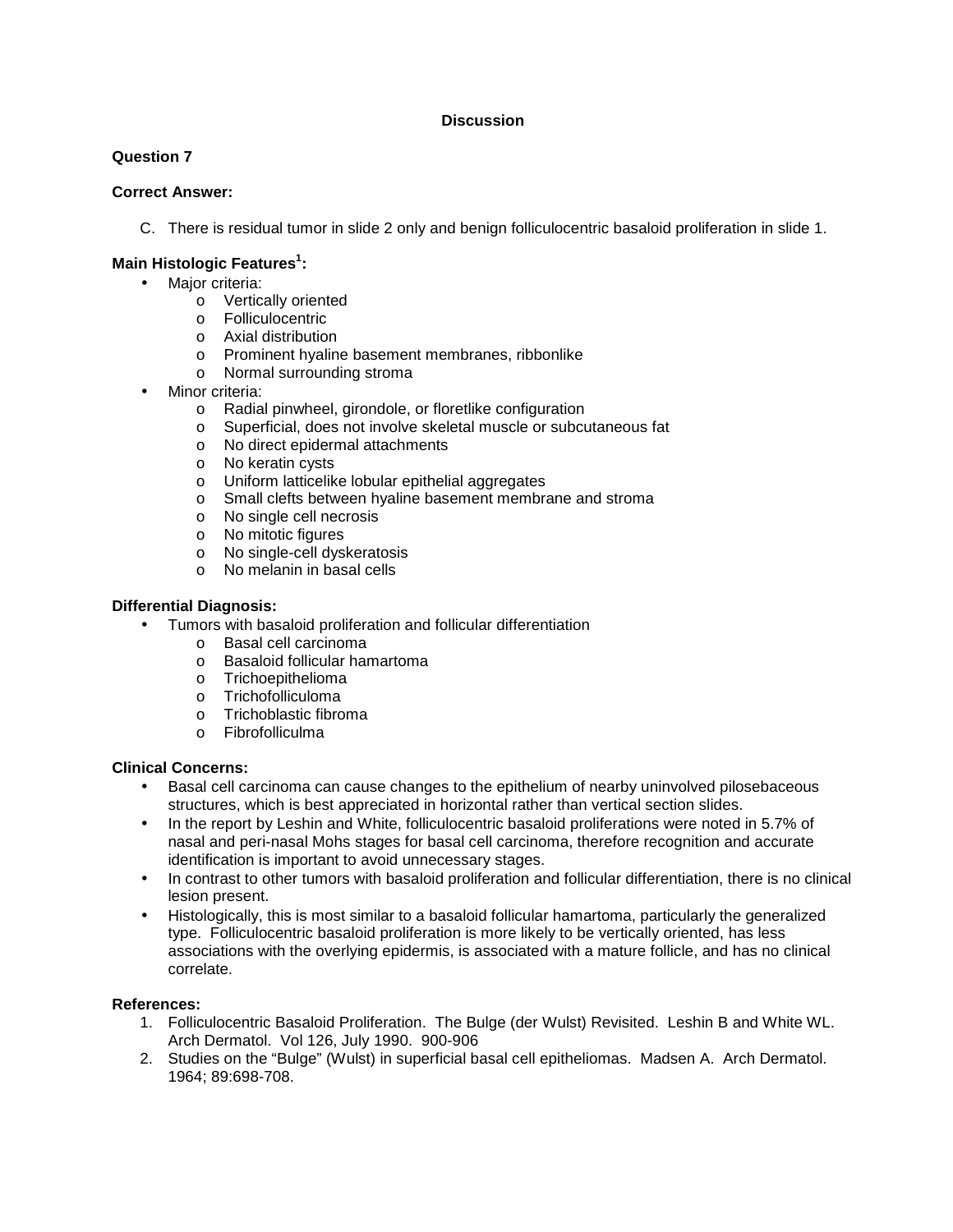These Mohs sections (Slides 1 and 2) are from the first stage excision of a squamous cell carcinoma on the forehead of a 43-year-old man.



Pre-Biopsy Photograph:

- A. There is residual tumor in each slide.
- B. There is no residual tumor in either slide, findings are consistent with Darier's disease.
- C. There is invasive SCC in slide 1 and acantholytic actinic keratosis in slide 2.
- D. No further stages needed, findings consistent with a warty dyskeratoma.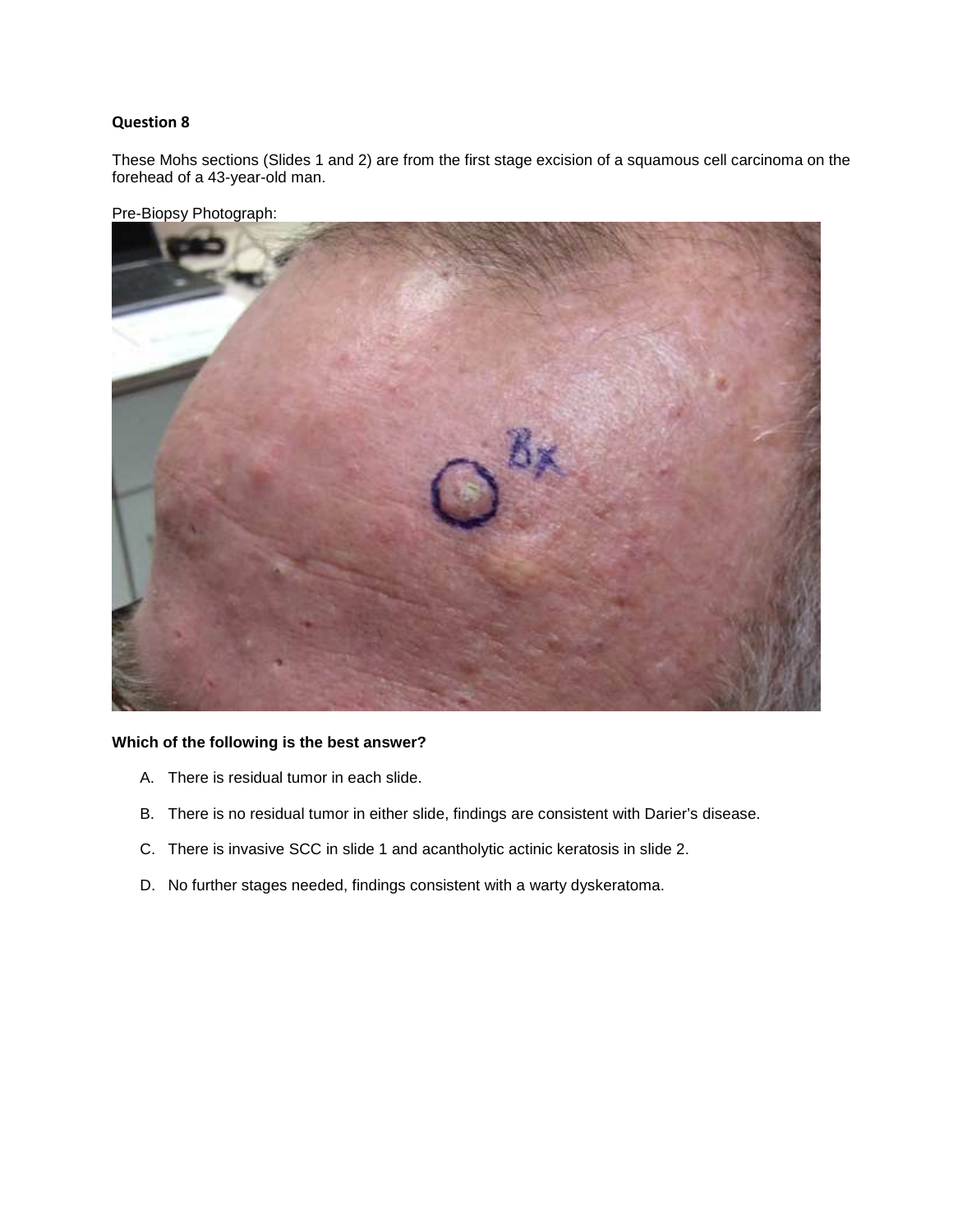## **Question 8**

#### **Correct Answer:**

B. There is no residual tumor in either slide, findings are consistent with Darier's disease.

#### **Main Histologic Features:**

- Acantholytic dyskeratosis, suprabasal cleft formation and corps ronds and grains of Darier
- Corps ronds: large structures, often in the granular layer.
	- o Consist of an irregular, eccentric nucleus with halo within a basophilic or eosinophilic "shell" o May have keratoyhalin granules
- Grains: located within the horny layer
	- o Flattened oval cells with elongated nuclei and keratohyalin granules
- Hyperkeratosis, often parakeratosis
- Villus formation

## **Differential Diagnosis:**

- Acantholytic squamous cell carcinoma
- Acantholytic actinic keratosis
- Warty dyskeratoma
- Hailey-Hailey disease
- Pemphigus
- Grover's disease

## **Clinical Concerns:**

- Due to mutation in ATP2A2, a gene encoding type 2 sarcoendoplasmic reticulum CA 2+-ATPasd (SERCA2)
- Integrity of intercellular junctions is likely dependent on intracellular calcium, therefore mutations in one copy of the gene lead to cellular acantholysis and dyskeratosis
- Clinical Findings
	- o Clinical lesions are hyperkeratotic yellow-brown papules and plaques
		- Common locations: scalp, forehead, ears, nasolabial folds, upper chest, back
	- o Palms and soles may have pits and punctate keratoses
	- o Nail changes
		- **Longitudinal white or red streaks**
		- Nicking of the free margin of the nail
		- Painful splitting
	- o Oral lesions present in 50%
		- **Small white papules on the hard palate**
		- Nodular or verrucous plaques also possible

- 1. McKee's Pathology of the Skin. 5th Ed. Acantholytic Disorders, Chapter 5. Calonje E, et al. 2020 Elsevier Limited.
- 2. Mimickers of classic acantholytic diseases. Ho J and Bhawan J. Journal of Dermatology 2017; 44:232-242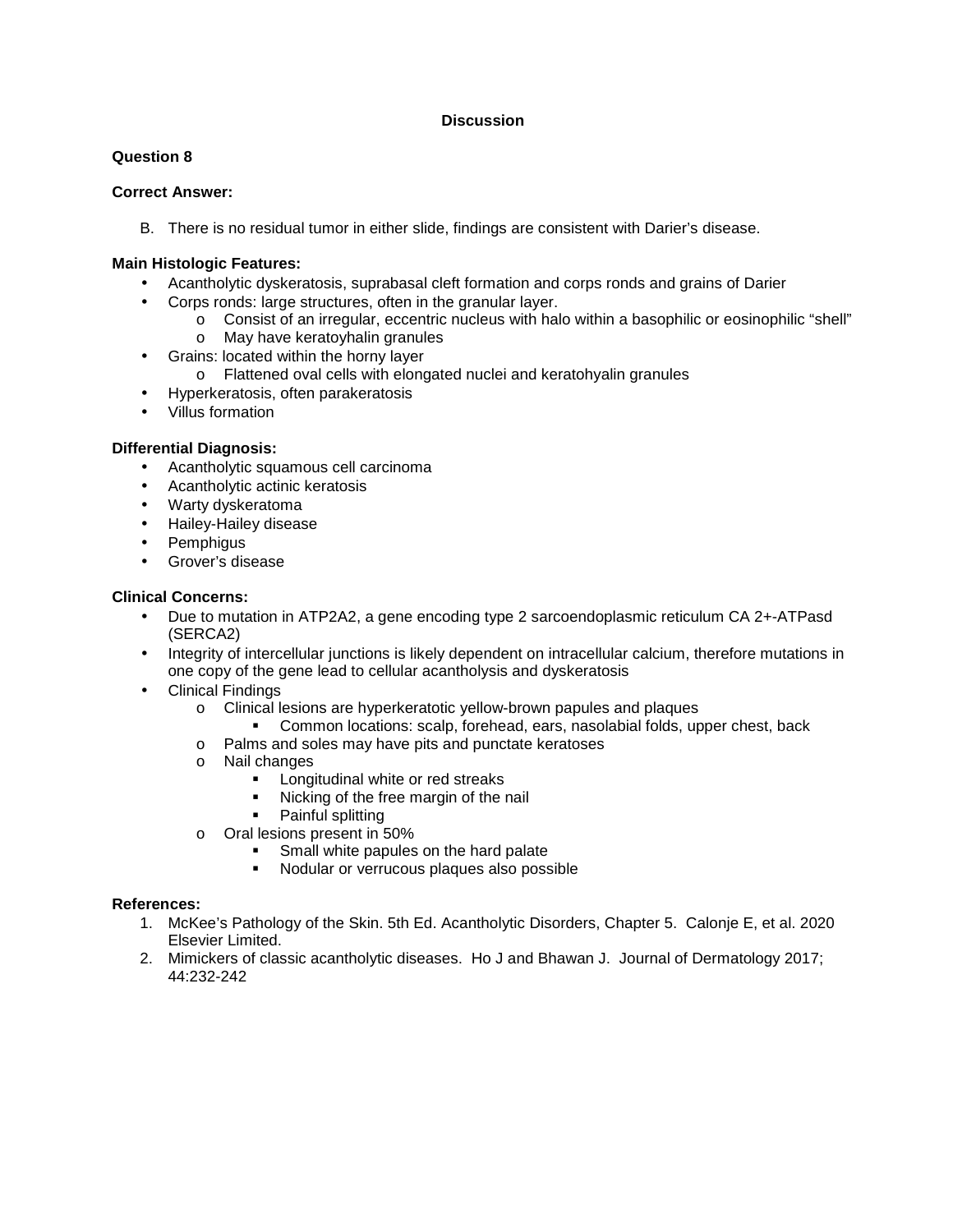This Mohs section is taken after a permanent section biopsy of a 1.2 cm nodule on the lower lip of a 55 year-old woman demonstrated well-differentiated squamous cell carcinoma.

#### **Given this finding, which of the following is the best answer?**

- A. No tumor is present.
- B. Incidental salivary gland adenocarcinoma is present.
- C. Incidental sebaceous carcinoma is present.
- D. Perineural invasion is noted, and tumor is upstaged according to both BWH and AJCC staging systems.
- E. Residual tumor is noted, but original tumor stage remains unchanged.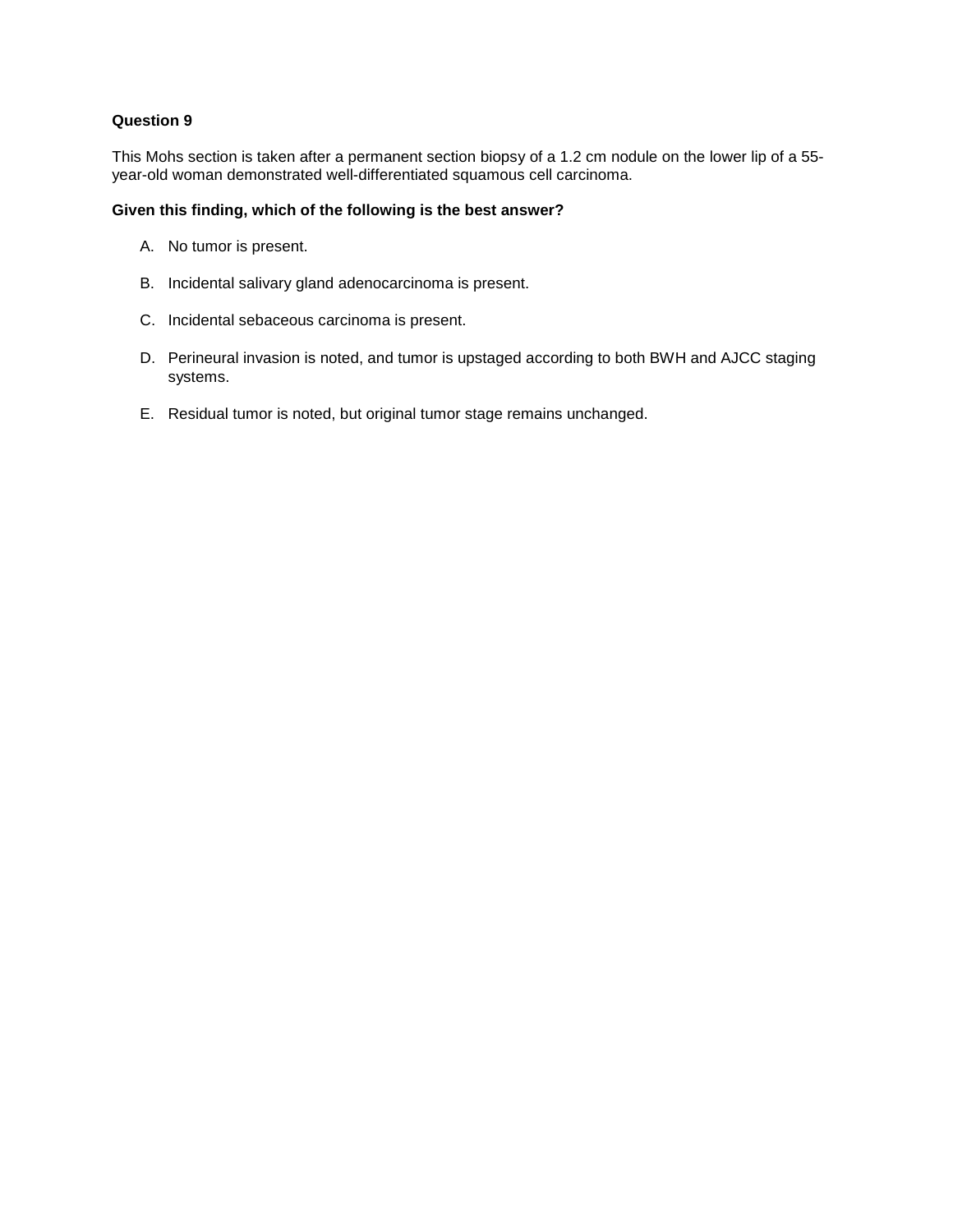# **Question 9**

# **Correct Answer:**

D. Perineural invasion is noted, and tumor is upstaged according to both BWH and AJCC staging systems.

## **Main Histologic Findings:**

- With perineural invasion of SCC, malignant keratinocytes are noted to invade the perineurium and track along nerve.
- Perineural fibrosis refers to the presence of concentric rings of fibrous tissue that when accompanied by tumor cells can mimic microscopic PNI.
- With re-excision perineural invasion, benign squamous epithelium is present in the perineural spaces of cutaneous nerves in re-excision specimens and may form a complete cuff around the nerve fascicle.
- Reparative perineural proliferation can be seen in healing surgical wounds and is characterized by concentric rings of spindle shaped cells enveloping a nerve adjacent to surgical scar.
- Epithelial sheath neuroma is characterized by nerve complexes enveloped by mature squamous epithelium with mucinous stroma.

#### **Differential Diagnosis**

- Perineural fibrosis
- Re-excision perineural invasion
- Reparative perineural proliferation
- Epithelial sheath neuroma

#### **Clinical Concerns:**

- Perineural invasion is estimated to be seen in 6% of cutaneous SCC.
- Presence of large caliber PNI (>0.1mm) is considered an adverse risk factor in both AJCC and BWH staging systems for cutaneous SCC, and when present may warrant a discussion of adjuvant treatment options (RT) to reduce the risk of recurrence of the primary tumor.
- In this case, tumor was upstaged intraoperatively according to both the AJCC (T1-->T3) and BWH (T1-->T2b) staging systems due to invasion into skeletal muscle and the presence of perineural invasion. BWH T2b tumors carry a significant risk of nodal metastasis, and nodal staging should be considered.

- 1. Lever's Histopathology of the skin. 11th Ed. Edited by Elder DE, 2014; Wolters Kluwer.
- 2. Dunn M, Morgan M, et al. Histologic mimics of perineural invasion. J Cutan Pathol. 2009: 36: 937- 942.
- 3. Fox MC, Brown M, et al. Nodal staging of high risk cutaneous squamous cell carcinoma. J Amer Acad Dermatol. 2018 Sep 15.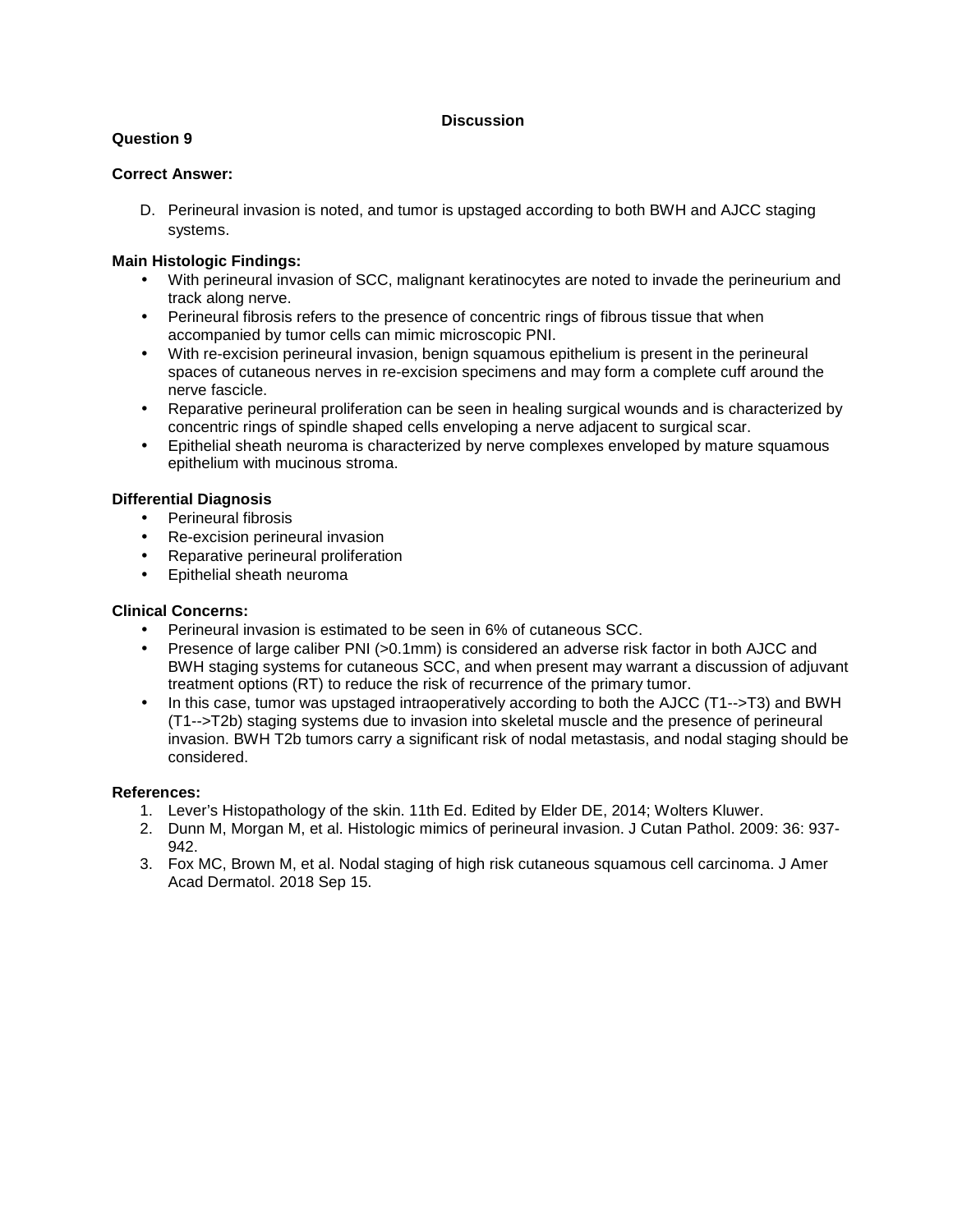This Mohs section is from the first stage excision of a tumor on the right pretibial lower leg of a 78-year-old man.

- A. There is residual squamous cell carcinoma.
- B. There is residual eccrine carcinoma.
- C. As no tumor is identified.
- D. Incidental Kaposi sarcoma is noted.
- E. Incidental basal cell carcinoma is noted.